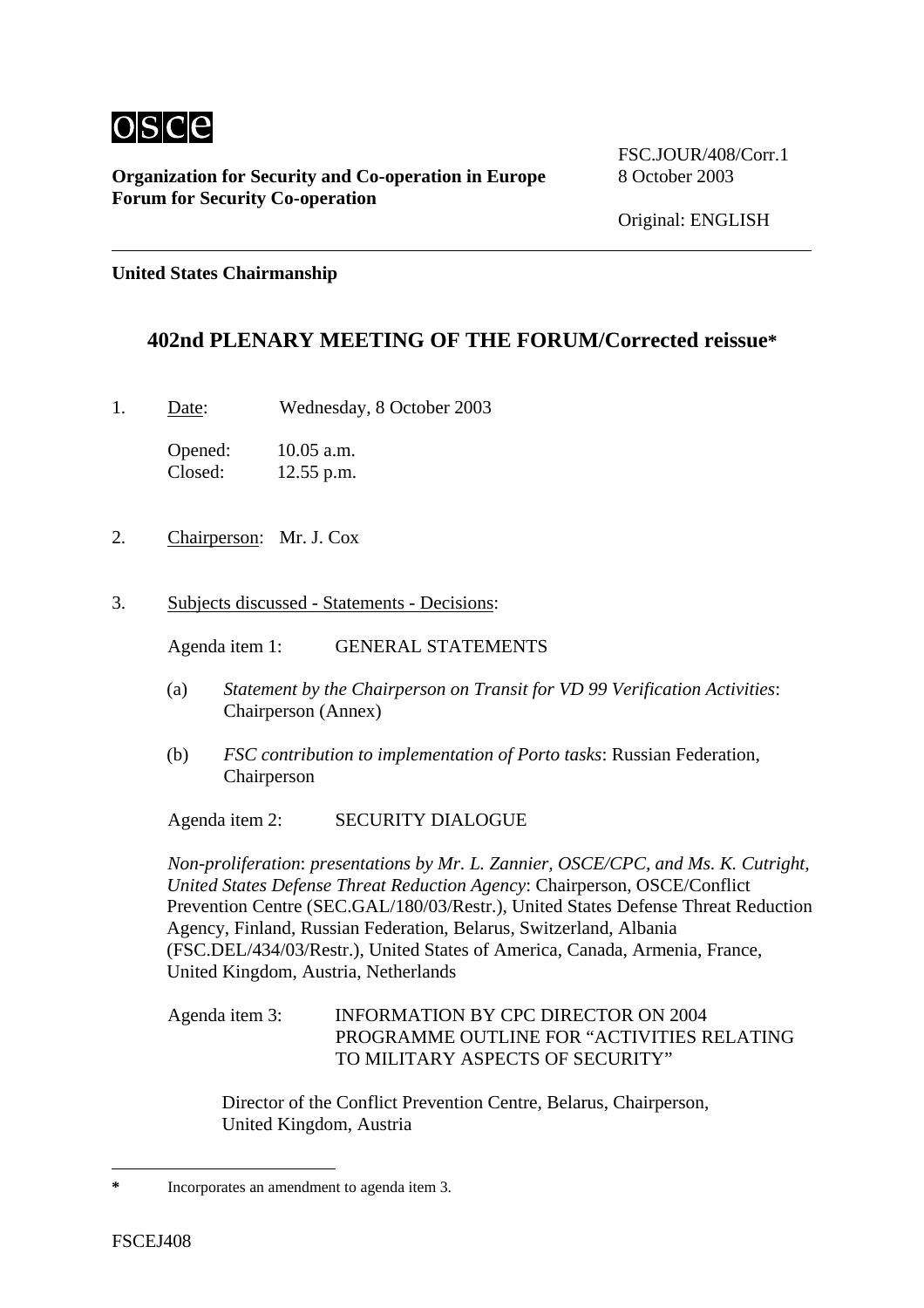## Agenda item 4: DRAFT DECISION ON DATES AND VENUE OF THE FOURTEENTH ANNUAL IMPLEMENTATION ASSESSMENT MEETING

Chairperson

**Decision**: The Forum for Security Co-operation adopted Decision No. 8/03 (FSC.DEC/8/03), the text of which is appended to this Journal, on Dates and Venue of the Fourteenth Annual Implementation Assessment Meeting.

Agenda item 5: FSC CONTRIBUTION TO THE MAASTRICHT MINISTERIAL COUNCIL DECLARATION

Chairperson, Belgium, Turkey, Austria, Finland, Belarus

Agenda item 6: ANY OTHER BUSINESS

- (a) *Inspections under the Vienna Document 1999*: Finland
- (b) *Request by Belarus for the FSC's expert advice on implementation of Section V of the OSCE Document on Small Arms and Light Weapons*: Chairperson, Belarus
- (c) *OSCE Communications Network*: Conflict Prevention Centre
- (d) *Joint FSC/PC Meeting to be held on 23 October 2003*: Chairperson
- 4. Next meeting:

Wednesday, 22 October 2003, at 10 a.m., in the Neuer Saal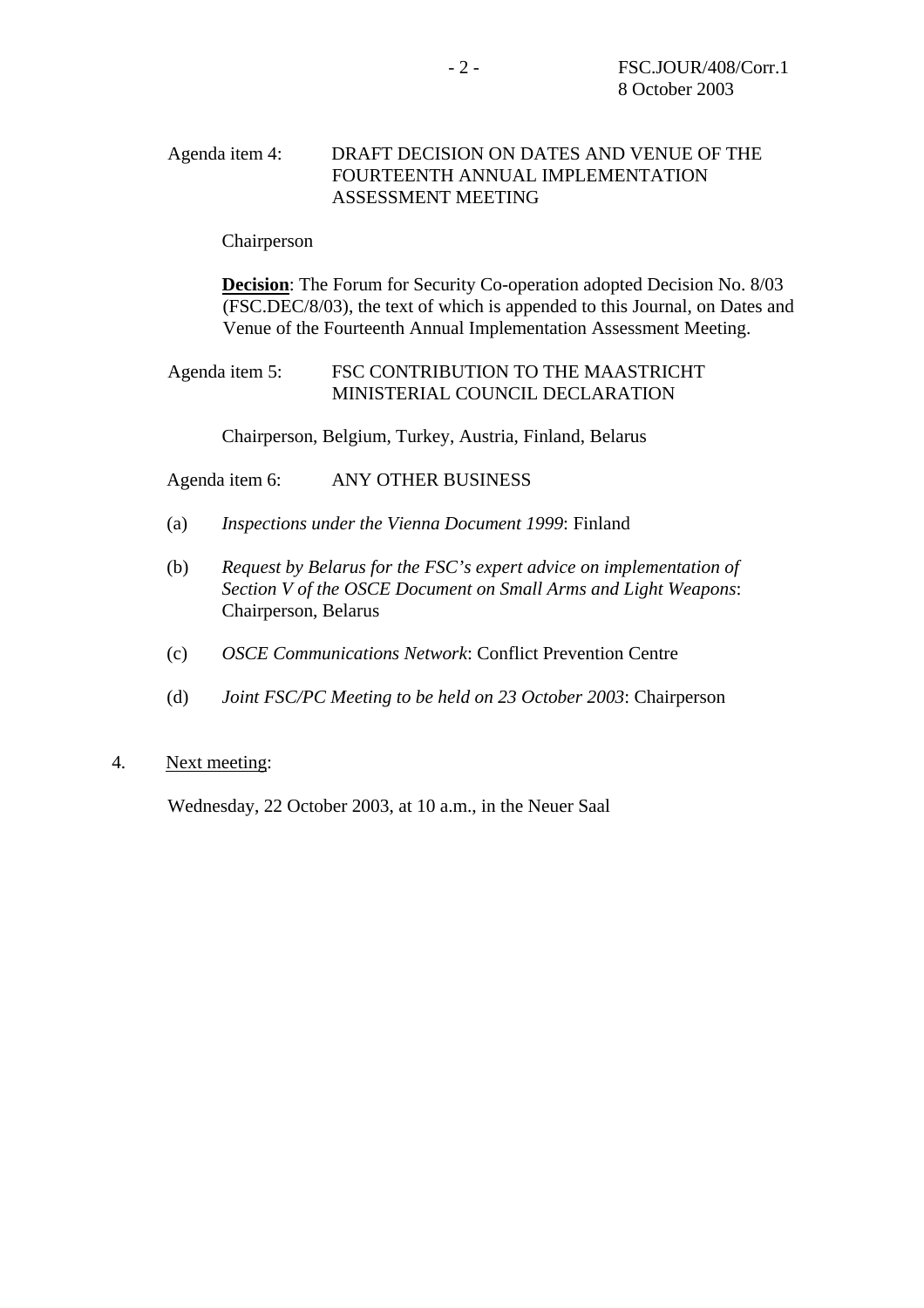

**Organization for Security and Co-operation in Europe** 8 October 2003 **Forum for Security Co-operation Annex** 

FSC.JOUR/408/Corr.1

Original: ENGLISH

**402nd Plenary Meeting**  FSC Journal No. 408, Agenda item 1

## **STATEMENT BY THE CHAIRPERSON**

In order to ensure the expeditious conduct of verification activities (inspections and evaluation visits) in accordance with Chapter IX of the Vienna Document 1999, it is the established practice to issue entry visas to the members of the verification teams at the point of entry (POE) of the receiving participating State.

The participating States note that the consequent lack of documentation at the point of departure or during transit through a third participating State is not easily acknowledged by air transport operators and/or border officials, and thus may cause undue delays.

It is understood that, in order to facilitate the passage of verification teams through their territories, the participating States have expressed their willingness to implement, if necessary, the following procedures:

1. Travel by air or ground transportation directly to the participating States where the verification activity is to be conducted (receiving State):

- (a) The entry visas will continue to be issued by the relevant officials of the receiving State at the POE.
- (b) This procedure will be specified in the formats in use for requesting inspections or evaluation visits (F-33 and F-36, respectively), adding to the personal data on the members of the team (including date and place of birth, nationality, passport type and number) and the precise travel parameters, the following remark at point 4 (Remarks): "The receiving participating State is requested to issue the visa at the POE and to confirm in its reply that the visa will be issued at the POE."
- (c) The receiving participating State, in its reply (F-34 and F-37, respectively), will confirm this procedure.
- (d) The national authorities of each participating State responsible for the implementation of VD99 will duly inform airline companies, airport and border authorities that this is a procedure approved at governmental level by all States party to Vienna Document 1999.